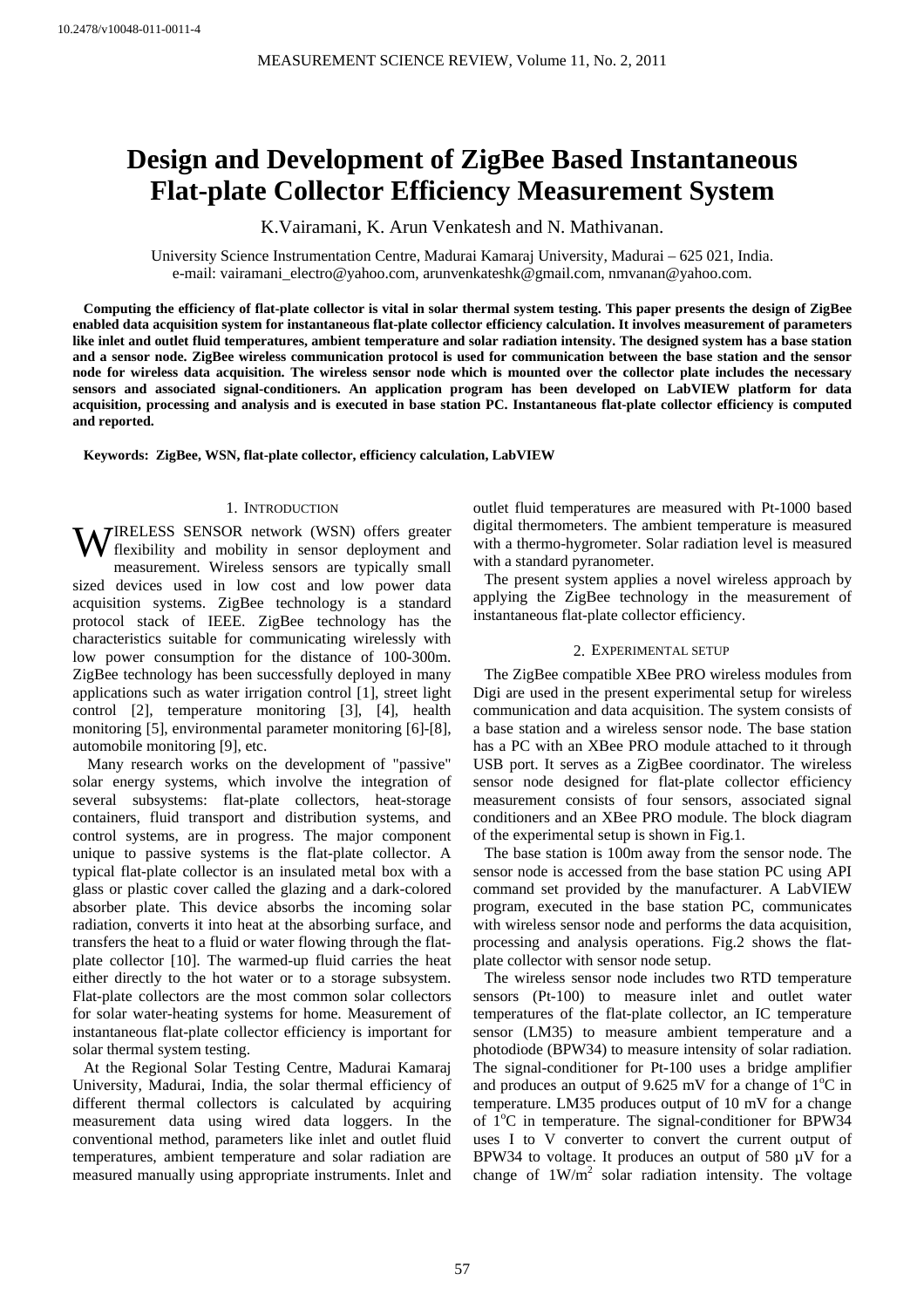outputs of the signal conditioners are applied to AIN0 – AIN3 inputs of XBee PRO module. The XBee PRO module has 4 programmable analog input pins (AIN0-AIN3) and an in-built 10-bit ADC module[11].



Fig.1. Block diagram of the experimental setup



Fig.2. Flat-plate collector with sensor node mounted on it.

#### 3. SOFTWARE DEVELOPMENT

A set of API commands provided by Digi has been used to establish the communication between the XBee PRO modules. An application program (VI) has been developed on National Instruments' LabVIEW platform to send the API commands to the wireless sensor node and to get response data. The program utilizes the in-built VISA serial functions, (i) VISA Configure Serial Port.vi, (ii) VISA Write.vi, and (iii) VISA Read.vi to configure and communicate through the virtual COM port. A subVI 'SerWr&Rd.vi' has been developed to send and receive strings through the virtual COM port. The subVI converts API commands into strings, writes the string of characters to the virtual COM port, waits for 1 second and reads the response data from the virtual COM port.

The application VI performs the following functions:

(i) Configuration of wireless sensor node: The VI selects the wireless sensor node with its 64-bit address and enables the four analog channels, AIN0-AIN3, by sending API commands 'D0' to 'D3' in sequence. The VI sends the 'Apply Changes' (AC) command each time a channel is configured, to reinitialize the wireless sensor node for the

changes currently made. Fig.3 shows the configuration operation of the VI.



Fig.3. Configuration operation of the VI

(ii) Data acquisition: The VI sends the 'Force Sample' (IS) API command to read all the enabled analog channels. The VI further applies corresponding conversion formula on the received data and computes the measurement parameter values. The VI plots the parameter values on a waveform chart.

(iii) Time stamping: The VI converts the parameter values to a string using in-built function 'array to spreadsheet string.vi' and appends the timestamp to the string by reading the system time using the in-built function 'Get Date/Time String.vi'.

The data acquisition and time stamping operations are repeated at a regular interval of 1 minute for 130 times. Fig. 4 shows the data acquisition and time stamping operations of the VI.



Fig.4. Data acquisition and time stamping operations of the VI.

(iv) File save: The VI writes the appended string to a data file using in-built functions 'open/create/replace file.vi' and 'write to file.vi'. Fig.5 shows the file save operation of the VI.



Fig.5. File save operation of the VI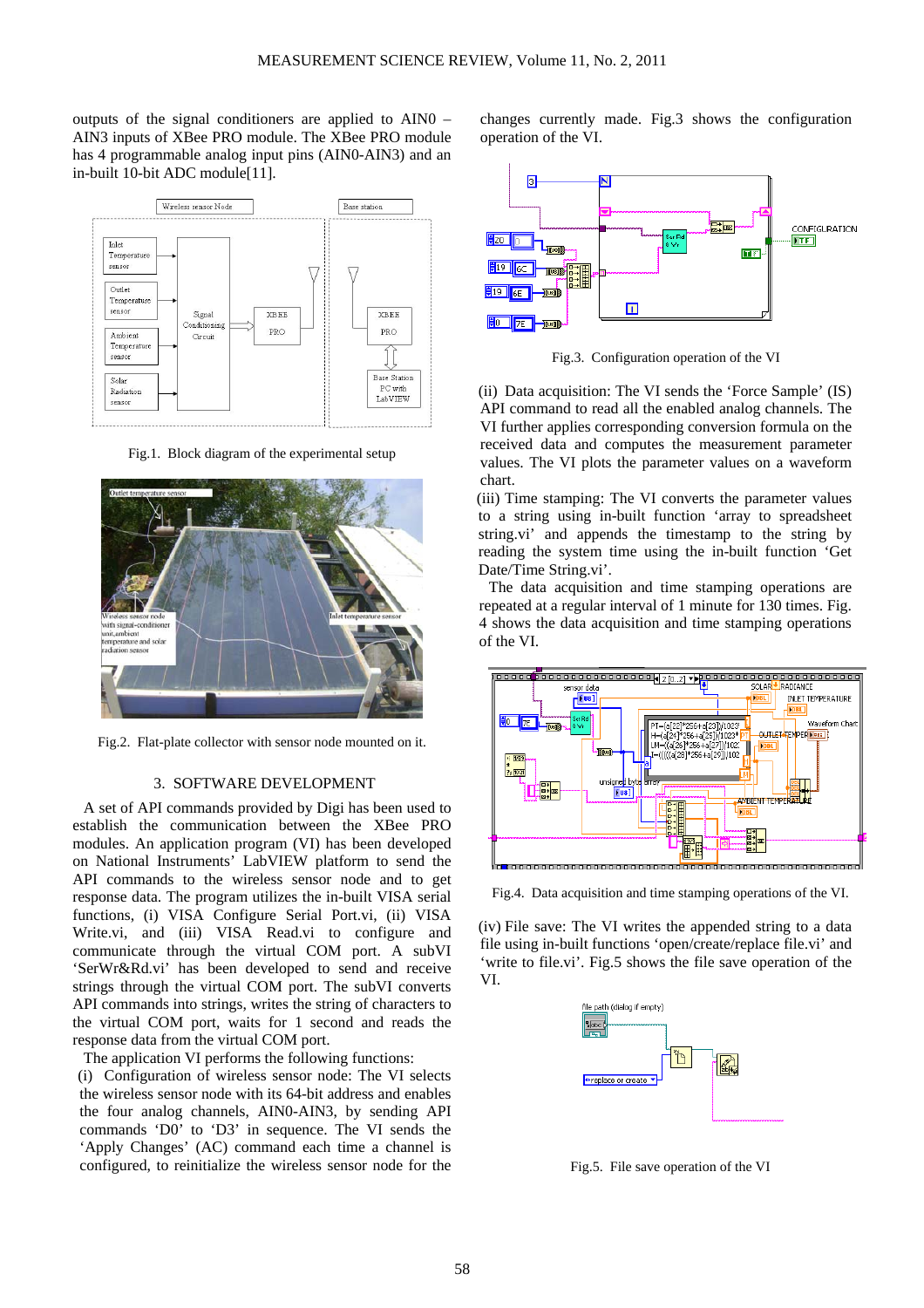The front panel of the designed VI displays the measured values as shown in Fig.6.



Fig.6. Front-panel of VI.

#### 4. EFFICIENCY CALCULATION

Using the data available in the logged file, the instantaneous thermal efficiency is calculated. The instantaneous thermal efficiency of the flat-plate collector is given in equation (1) as [12],

$$
\eta = \frac{mc_p \left(T_{f_o} - T_{f_i}\right)}{A_c I_T} \tag{1}
$$

Where,

- *η* efficiency of flat plate collector
- *m*  fluid flow rate in kg/sec
- *Cp*  specific heat of water in kJ/kg ºK

 $T_{\hat{n}}$  - fluid inlet temperature in  $^{\circ}$ C

 $T_{\text{m}}$ - fluid outlet temperature in  $^{\circ}$ C

 $A_c$ - area of flat-plate collector in m<sup>2</sup>

 $I_T$ - solar radiation incident on the collector plane in W/m<sup>2</sup>

#### 5. RESULTS AND DISCUSSION

The developed system has been tested with a flat-plate collector in the Regional Solar Testing Centre, Madurai Kamaraj University. The mass flow rate of water was set to 0.03kg/sec and the temperature of inlet water was set to 30°C. Circulation of water was started at least fifteen minutes before the data acquisition was started to allow the system to reach the steady state. For the calculation of instantaneous flat-plate collector efficiency, two data before solar noon and two data after solar noon were taken. The inlet, outlet, ambient temperature values, solar radiation values and the efficiency values at different times obtained with the present system are given in Table1.

The efficiency of flat-plate collector is the average of four instantaneous efficiency values and is computed as 0.75. For the same flat-plate collector, the efficiency value has been computed with the data acquired using the conventional data logger at the Regional Solar Testing Centre. The value obtained was 0.73. It shows that the efficiency value obtained with the present system is well in agreement with the efficiency value obtained with conventional data loggers.

Table 1 Measured values of inlet, outlet and ambient temperatures, solar radiation and calculated values of instantaneous efficiency at different times

| Time  | Inlet<br>$^{\circ}C$ | Outlet<br>$\rm ^{\circ}C$ | Ambient<br>$\rm ^{\circ}C$ | Solar radiation<br>W/m <sup>2</sup> | Instantaneous<br>Efficiency |
|-------|----------------------|---------------------------|----------------------------|-------------------------------------|-----------------------------|
|       |                      |                           |                            |                                     |                             |
| 11:00 | 29.9                 | 38.35                     | 29.2                       | 781.7                               | 0.677                       |
| 11:30 | 29.32                | 39.75                     | 37.59                      | 954.28                              | 0.685                       |
| 12:30 | 29.9                 | 40.75                     | 39.06                      | 765.51                              | 0.889                       |
| 13:00 | 29.9                 | 40.89                     | 34.6                       | 915.38                              | 0.752                       |
|       |                      |                           |                            | Average $\eta$                      | 0.75                        |

Fig.7 shows the plot of inlet, outlet water temperatures and ambient temperature over the period of measurement. Fig.8 shows the intensity of solar radiation over the period of measurement.



Fig.7. Plot of inlet and outlet water temperatures and ambient temperature vs. time



Fig.8. Plot of solar radiation vs. time

### 6. CONCLUSIONS

From the above results, it has been found that the flat plate collector efficiency calculated with data acquired using the present wireless data acquisition system is 0.75, which matches with the value obtained from the conventional method. The WSN based system is easy to set up, configure and get measurement values. It consumes less power. The WSN based system is better than the conventional measurement method in terms of automatic measurement, cost, reliability, and portability. The developed ZigBee and LabVIEW based data acquisition system eliminates the need for lengthy communication wires and provides networking capabilities. LabVIEW further provides excellent graphical user interface and advanced signal processing functions for research and analysis.